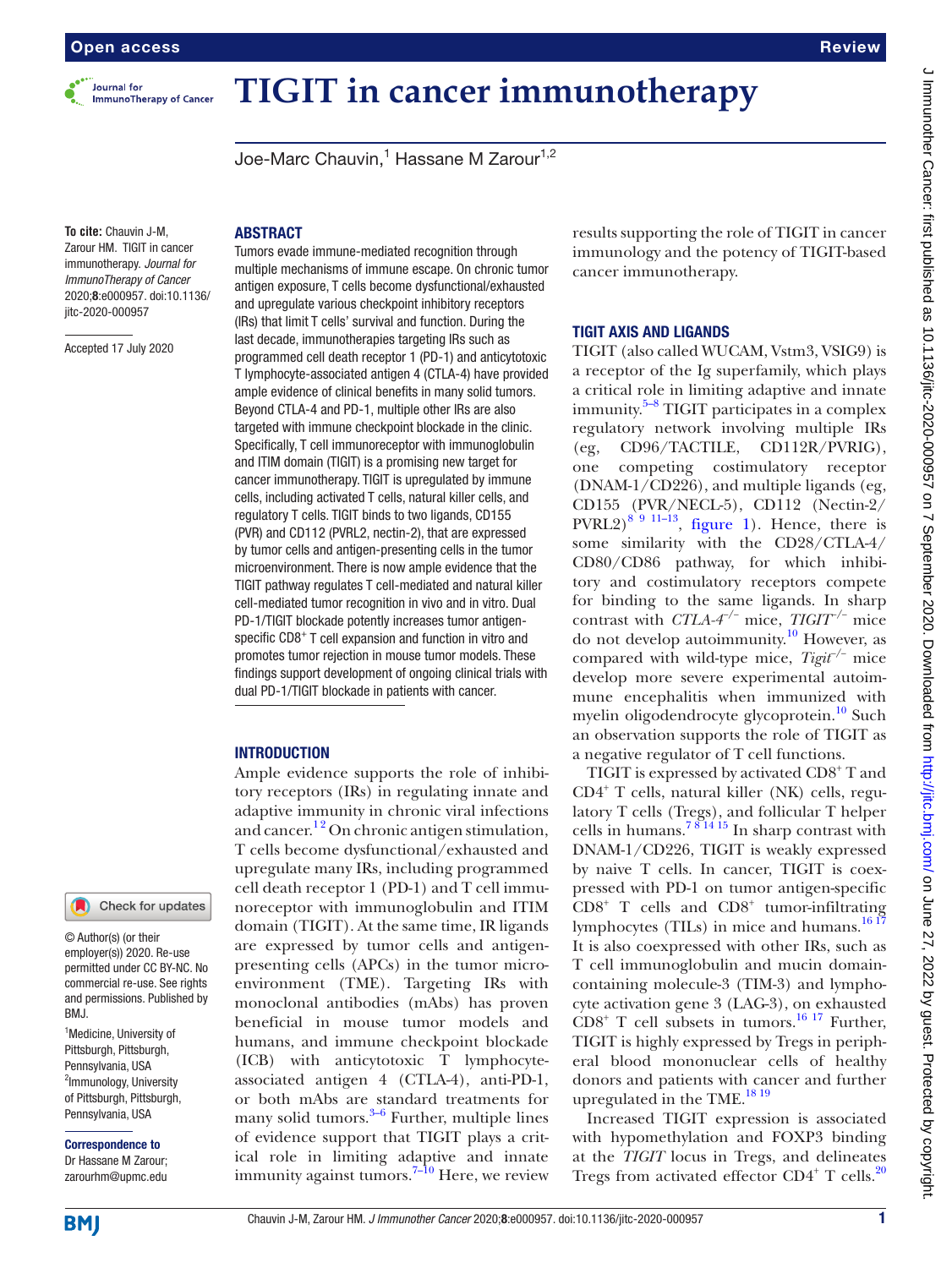

<span id="page-1-0"></span>Figure 1 The TIGIT/CD226/CD96/CD112R axis. TIGIT, CD226, CD96, and CD112R are expressed on activated T cells and NK cells. TIGIT ligands CD115 and CD112 are expressed on APCs or tumor cells. TIGIT binds CD155 and CD112 as well as Fap2, a gut bacterium-derived protein. TIGIT, CD96, CD112R, and CD155 contain ITIM motifs in their cytoplasmic tail that trigger inhibitory signals. TIGIT also contains an ITT-like motif. CD226 associates with LFA-1 and binds CD155 to deliver a positive signal. CD96 binds CD155, and whether this triggers inhibitory or activating signals in human T cells remain to be determined. CD112R binds CD112 to deliver an inhibitory signal through its ITIM. APCs, antigen-presenting cells; ITIM, immunoreceptor tyrosinebased inhibitory motif; ITT, Ig tail-tyrosine; NK cells, natural killer cells; TIGIT, T cell immunoreceptor with immunoglobulin and ITIM domain.

In contrast to mouse splenic NK cells, circulating human NK cells exhibit high TIGIT expression, which regulates their tumor killing activity. $21$  As compared with TIGIT<sup>−</sup> NK cells, TIGIT+ NK cells exhibit higher cytotoxic capacity and maturation but paradoxically lower cytotoxicity against CD155<sup>+</sup> major histocompatibility complex (MHC) class I-deficient melanoma cells.

In sharp contrast with CD8<sup>+</sup> T cells, NK cells present at low frequencies in metastatic tumors are dysfunctional, and downregulate both TIGIT and CD[22](#page-6-4)6 expression.<sup>22</sup> Membrane-bound CD155 triggers CD226 internalization and degradation, resulting in decreased NK cell-mediated tumor reactivity. $^{22}$  TIGIT binds two ligands, CD155 and

J Immunother Cancer: first published as 10.1136/jitc-2020-000957 on 7 September 2020. Downloaded from http://jitc.bmj.com/ on June 27, 2022 by guest. Protected by copyright J Immunother Cancer: Irist published as 10.1136/jitc-2020-000957 on 7 September 2020. Downloaded from <http://jitc.bmj.com/> on June 27, 2022 by guest. Protected by copyright.

CD112 ([figure](#page-1-0) 1 and [table](#page-1-1) 1), that are expressed on monocytes, dendritic cells (DCs), and many non-hematopoietic cells including tumor cells of different histological types.<sup>9 16 23-25</sup> TIGIT binds CD155 with higher affinity than competing receptors CD226 and CD96<sup>8 9</sup> ([table](#page-1-1) 1). While TIGIT weakly binds CD112, CD112R binds CD112 with higher affinity than CD226.<sup>[13](#page-6-5)</sup> Interestingly, CD155 expression increases on reactive oxygen species-dependent activation of the DNA damage response, which regulates interactions of NK cells with T cells and with myeloidderived suppressive cells (MDSCs).  $^{2627}$  In addition, the Fap2 protein from *Fusobacterium nucleatum,* an anaerobic Gram− commensal bacteria associated with colorectal carcinoma, binds directly to TIGIT but not CD226 to inhibit NK-cell and T cell mediated tumor reactivity. $28$  These findings suggest that the gut microbiome regulates innate immune responses in a TIGIT-mediated fashion.

# TIGIT STRUCTURE AND SIGNALING

TIGIT is composed of an extracellular immunoglobulin (Ig) variable domain, a type 1 transmembrane domain, and a cytoplasmic tail with two inhibitory motifs conserved in mouse and human: an immunoreceptor tyrosine-based inhibitory motif (ITIM) and an Ig tail-tyrosine (ITT)-like motif.<sup>7-10</sup> The crystal structure of TIGIT bound to CD155 reveals that two TIGIT/CD155 dimers assemble into a heterotetramer with a core TIGIT/TIGIT cis-homodimer, with each TIGIT molecule binding to one CD155 molecule.[29](#page-6-8) This cis–trans receptor clustering mediates cell adhesion and signaling.

In mice, phosphorylation of either the ITIM (Y227) or ITT-like motif residue (Y233) can trigger TIGIT inhibitory signal. However, in human NK cell line YTS, TIGIT/ CD155 engagement initiates major inhibitory signaling through an ITT-like motif, while the ITIM motif mediates a minor inhibitory signal. $830$  On TIGIT/CD155 ligation, the ITT-like motif is phosphorylated at Tyr225 and binds to cytosolic adapter Grb2<sup>[30](#page-6-9)</sup> and β-arrestin  $2^{31}$  to recruit SH2-containing inositol phosphatase-1 (SHIP-1). SHIP-1 impedes phosphoinositide 3 kinase and mitogenactivated protein kinase signaling.[30](#page-6-9) SHIP-1 also impairs TRAF6 and NF- $\kappa$ B activation,<sup>31</sup> leading to inhibition of interferon (IFN)-γ production by NK cells.

# MECHANISMS OF INHIBITION

TIGIT potently inhibits innate and adaptive immunity through multiple mechanisms [\(figure](#page-2-0) 2). First, in mouse

<span id="page-1-1"></span>

| Ligand binding affinities for TIGIT, CD226, and CD112R<br>Table 1 |                |                       |                  |                          |  |  |
|-------------------------------------------------------------------|----------------|-----------------------|------------------|--------------------------|--|--|
| Ligand/receptor affinity                                          | TIGIT          | <b>CD226</b>          | CD <sub>96</sub> | <b>CD112R</b>            |  |  |
| CD155                                                             | $1-3$ nM       | $114 - 199$ nM        | 37.6 nM          | $\overline{\phantom{0}}$ |  |  |
| CD112                                                             | Not measurable | $0.31 - 8.97 \,\mu M$ | -                | 88 <sub>nM</sub>         |  |  |

Ligand binding affinities for TIGIT, CD226, CD96, and CD112R have been previously reported.<sup>[8 9 13 61](#page-5-4)</sup>

ITIM, immunoreceptor tyrosine-based inhibitory motif; TIGIT, T cell immunoreceptor with immunoglobulin and ITIM domain.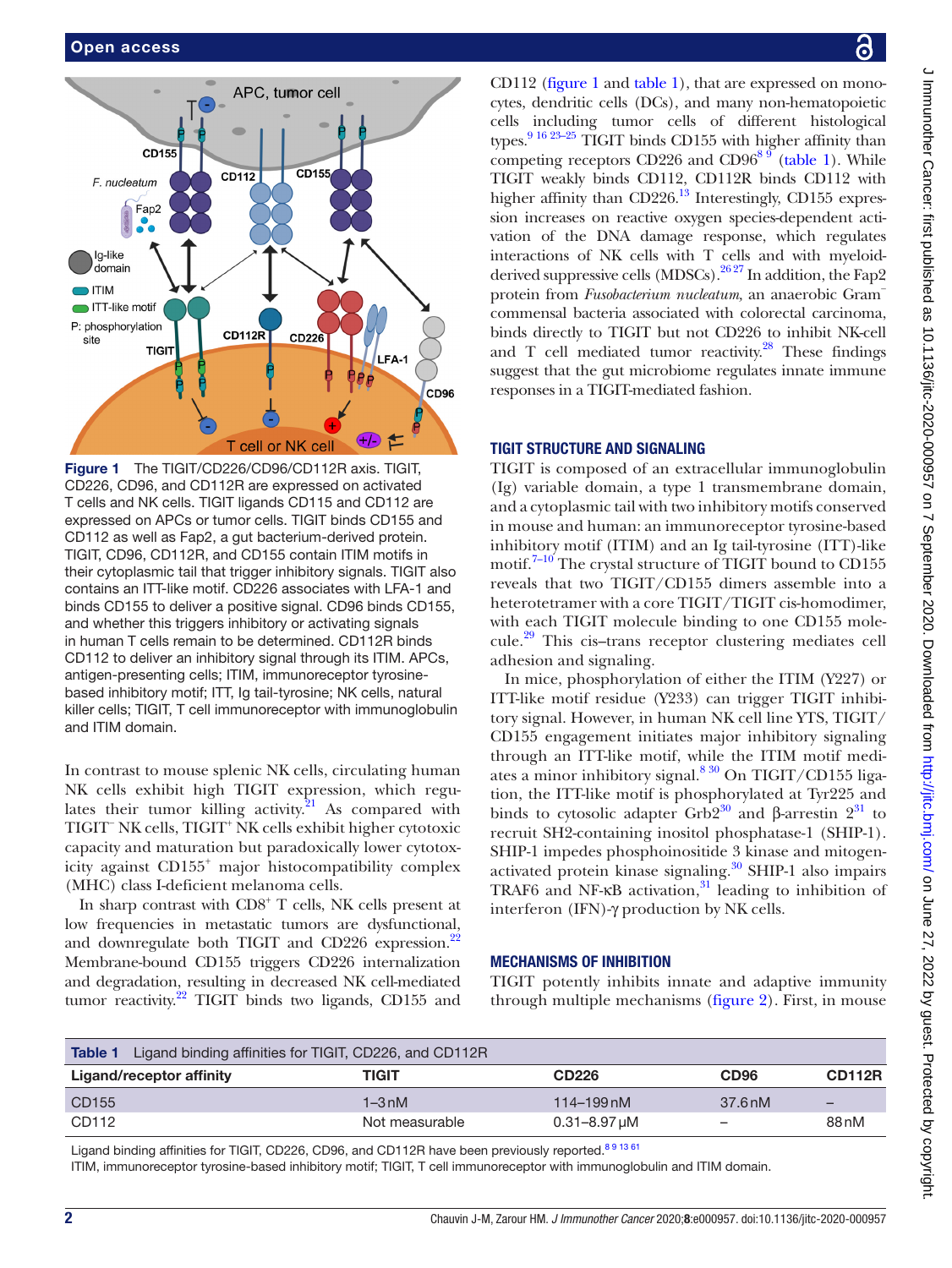

<span id="page-2-0"></span>Figure 2 Mechanisms of TIGIT inhibition of T cells in the TME. TIGIT displays multiple inhibitory mechanisms in T cells. 1: TIGIT binds CD155 and triggers direct inhibitory signals in T cells. 2: TIGIT binds CD155 on APCs to trigger IL-10 production and decrease IL-12 production, which indirectly inhibits T cells. 3: TIGIT binds CD155 with higher affinity than CD226 or disrupts CD226 homodimerization to impede CD226-mediated T cell activation. 4: TIGIT signaling in Tregs enhances their immunosuppressive functions. 5: Fap2 protein from the gut bacteria *Fusobacterium nucleatum* binds TIGIT to trigger inhibitory signals. APCs, antigen-presenting cells; IL, interleukin; ITIM, immunoreceptor tyrosinebased inhibitory motif; TIGIT, T cell immunoreceptor with immunoglobulin and ITIM domain; Tregs, regulatory T cells.

models, TIGIT indirectly impedes T cell function by binding to CD155 on DCs.<sup>[9](#page-5-6)</sup> TIGIT engagement on DCs induces CD155 phosphorylation and triggers a signaling cascade promoting tolerogenic DCs with decreased production of interleukin (IL)-12 and increased production of IL-10. $\degree$ 

Second, TIGIT exhibits direct immune cell-intrinsic inhibitory effects. Agonistic anti-TIGIT antibodies inhibit T cell proliferation and function by attenuating T cell receptor (TCR)-driven activation signals.<sup>[10 14 24](#page-5-5)</sup> In mice and humans, TIGIT inhibits NK cell degranulation, cytokine production, and NK cell-mediated cytotoxicity of CD155-expressing tumor cells.<sup>[8 30–32](#page-5-4)</sup> Further, interaction of TIGIT<sup>+</sup> NK cells with MDSCs expressing CD155 decreases phosphorylation of ZAP70/Syk and ERK1/2, reducing the cytolytic capacity of NK cells.<sup>[27](#page-6-11)</sup>

Third, multiple lines of evidence show that TIGIT impedes CD155-mediated CD226 activation. CD226 is a costimulatory receptor widely expressed by immune cells, including T cells, NK cells, monocytes, and platelets.[33 34](#page-6-12) CD226 associates with LFA-1 to promote cell contact and triggers TCR signaling. $35$  This receptor also fosters production of proinflammatory cytokines by CD4<sup>+</sup>

T cells on binding to  $CD155<sup>36</sup>CD226$  $CD155<sup>36</sup>CD226$  $CD155<sup>36</sup>CD226$  is directly involved in tumor recognition by T cells and NK cells in mice and humans,<sup>33 37</sup> and CD226-deficient mouse CD8<sup>+</sup> T cells and NK cells display immunological synapse defects impairing antitumor immunity[.38 39](#page-6-15) TIGIT binds CD155 with higher affinity than CD226, thus limiting CD226-mediated activation.[8–10](#page-5-4) TIGIT also directly binds CD226 in cis*,* disrupting its homodimerization and binding capacity to  $CD155<sup>17</sup>$ 

Fourth, the balance of TIGIT/CD226 expression regulates the effector function of T cells and NK cells. Abrogation of TIGIT expression with shRNA in TCR-activated CD4+ T cells increases T-bet expression and IFN-γ production, which are abolished on CD226 or CD155 blockade. In contrast, CD226 knockdown decreases T-bet expression and IFN- $\gamma$  production.<sup>24</sup> Further, CD226 blockade abrogates the effects of dual PD-1 and TIGIT blockade on proliferation and cytokine production of tumor antigen-specific  $CDS^+$  T cells in melanoma.<sup>[16](#page-6-0)</sup> Similarly, in CT26 tumor-bearing mice, the antitumor effects of dual programmed cell death-ligand 1 (PD-L1)/TIGIT blockade occur in a CD226-dependent fashion and are abolished on CD226 blockade.<sup>17</sup> Interestingly, blocking anti-PD-1 and agonistic anti-GITR mAbs increases overall survival of MC38 tumor-bearing mice. In this model, PD-1 inhibition rescues CD8<sup>+</sup> T cell dysfunction by inhibiting SHP2-mediated CD226 dephosphorylation, while anti-GITR mAbs decrease TIGIT expression. $40$  These important findings support that beyond PD-1 and TIGIT blockade, other ICBs enhance T cell-mediated tumor rejection by favorably tipping the balance between CD226 and TIGIT in CD8+ T cells.

Fifth, TIGIT acts in Tregs to augment immunosuppressive function and stability. TIGIT is highly expressed by a subset of natural Tregs in mice $^{18}$  and the majority of Tregs in humans,<sup>[18 19 41](#page-6-1)</sup> and TIGIT upregulation in Tregs is associated with hypomethylation and Foxp3 binding at the TIGIT locus.<sup>[20](#page-6-2)</sup> TIGIT<sup>+</sup> Tregs are more suppressive than TIGIT<sup>−</sup> Tregs in healthy donors and patients with melanoma.<sup>1941</sup> Further, TIGIT<sup>+</sup> Tregs in the periphery and at tumor sites upregulate many Treg gene signature markers as compared with TIGIT− Tregs[,18](#page-6-1) including *Foxp3*, *Helios*, neuropilin-1, CTLA-4, PD-1, and *LAG-3*.<sup>18 19</sup> TIGIT<sup>+</sup> Tregs also suppress proinflammatory Th1 and Th17 but not Th2-type T cell responses.<sup>[18 42](#page-6-1)</sup> On TIGIT ligation,  $TIGIT^+$ Tregs produce IL-10 and fibrinogen-like protein 2, which mediate T cell suppression. $18$ 

Interestingly, human Foxp3<sup>+</sup> Tregs exhibit lower CD226 expression than Foxp3<sup>-</sup> CD4<sup>+</sup> T cells.<sup>1941</sup> CD226 is also downregulated by Tregs in metastatic melanoma as compared with the periphery, resulting in an increased  $TIGIT/CD226$  ratio.<sup>19</sup> TIGIT and CD226 oppose each other to augment or disrupt, respectively, Treg suppres-sion and stability.<sup>[19](#page-6-19)</sup> A high TIGIT/CD226 ratio in Tregs appears to correlate with increased Treg frequencies in tumors and poor clinical outcome on ICB. Additional studies are needed to determine whether the TIGIT/ CD226 ratio in Tregs may represent a biomarker of clinical response to ICB in patients with solid tumors.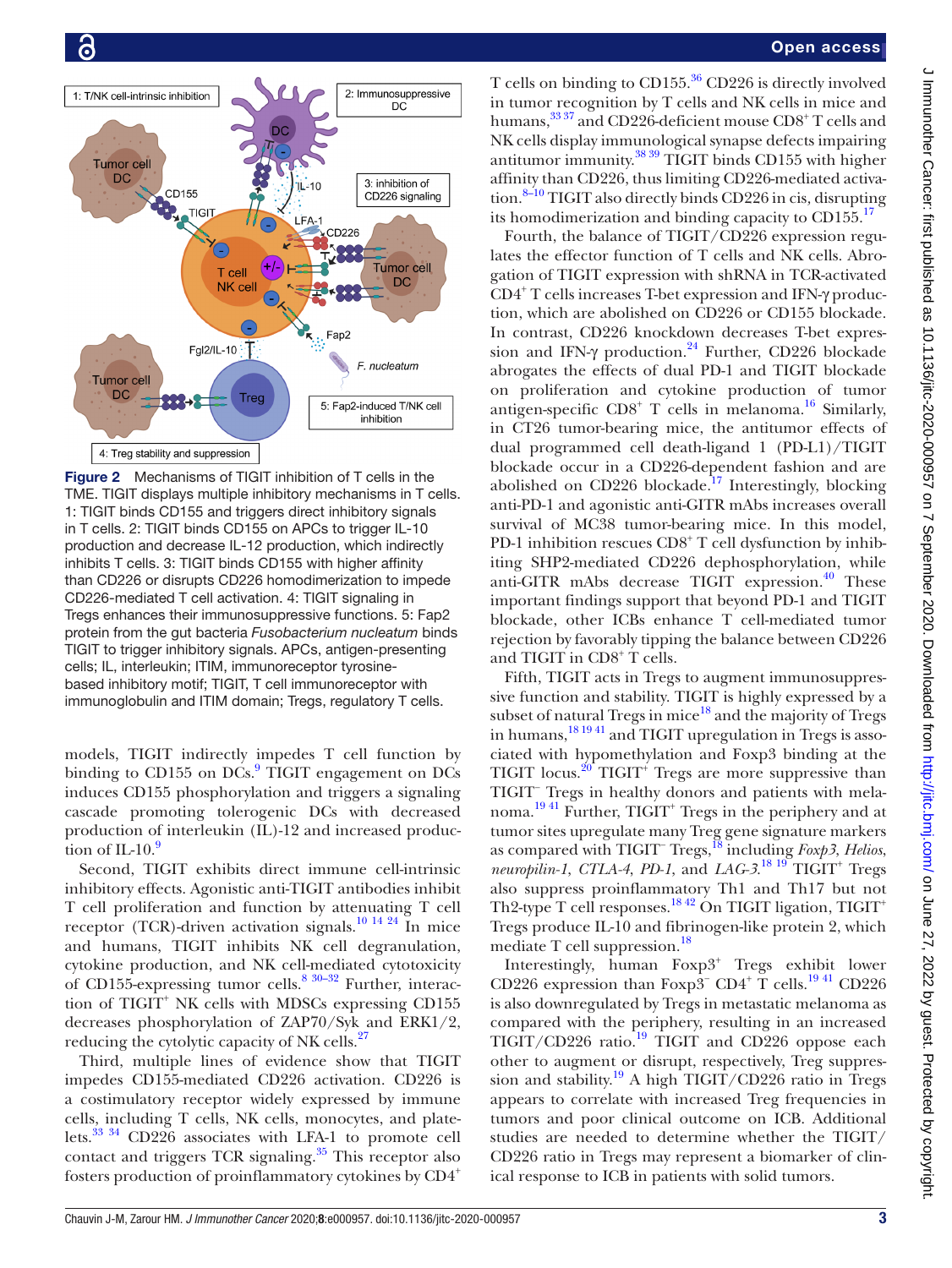<span id="page-3-0"></span>

| Table 2       | Clinical trials targeting TIGIT, CD112R, and CD226 |                                                            |                                                                                                                                              |                                                                                                                                                                      |  |  |  |
|---------------|----------------------------------------------------|------------------------------------------------------------|----------------------------------------------------------------------------------------------------------------------------------------------|----------------------------------------------------------------------------------------------------------------------------------------------------------------------|--|--|--|
| <b>Target</b> | Drug (manufacturer)                                | Drug type                                                  | Protocol and tumor types                                                                                                                     | <b>Therapeutic combinations</b>                                                                                                                                      |  |  |  |
| <b>TIGIT</b>  | Squibb)                                            | BMS-986207 (Bristol Myers TIGIT blocking human IgG1<br>mAb | Phase I/II in patients with multiple<br>myeloma with relapse                                                                                 | BMS-986207<br>or Elotuzumab (anti-SLAMF7)<br>or Relatimab (anti-LAG-3)<br>+Potomalidimide<br>+Dexamethasone                                                          |  |  |  |
|               | BGB-A1217 (BeiGene)                                | <b>TIGIT blocking humanized</b><br>IgG1 mAb                | Phase I/Ib in patients with metastatic<br>solid tumors                                                                                       | <b>BGB-A1217</b><br>+Tislelizumab (anti-PD-1)                                                                                                                        |  |  |  |
|               | Tiragolumab, MTIG7192A<br>(Genentech)              | TIGIT blocking human IgG1<br>mAb                           | Phase II in chemotherapy-naive<br>patients with locally advanced<br>unresectable or metastatic PD-L1-<br>selected non-small cell lung cancer | Tiragolumab or placebo<br>+Atezolizumab (anti-PD-L1)                                                                                                                 |  |  |  |
|               | Tiragolumab, MTIG7192A<br>(Genentech)              | TIGIT blocking human IgG1<br>mAb                           | Phase III in patients with untreated<br>extensive-stage small lung cell cancer                                                               | Tiragolumab or placebo<br>+Atezolizumab (anti-PD-L1)<br>+Etoposide<br>+Carboplatin                                                                                   |  |  |  |
|               | Tiragolumab, MTIG7192A<br>(Genentech)              | TIGIT blocking human IgG1<br>mAb                           | Phase III in patients with untreated<br>locally advanced, unresectable, or<br>metastatic PD-L1-selected non-small<br>cell lung cancer        | Tiragolumab or placebo<br>+Atezolizumab (anti-PD-L1)                                                                                                                 |  |  |  |
|               | Tiragolumab, MTIG7192A<br>(Genentech)              | TIGIT blocking human IgG1<br>mAb                           | Phase Ib/II in patients with locally<br>advanced unresectable or metastatic<br>gastro-esophageal junction cancer or<br>esophageal cancer     | Tiragolumab<br>+Atezolizumab (anti-PD-L1) or<br>Tiragolumab<br>+Atezolizumab (anti-PD-L1)<br>+Cisplatin<br>+5-Fluorouracil or<br>combinations without<br>Tiragolumab |  |  |  |
|               | AB154<br>(Arcus Biosciences)                       | <b>TIGIT blocking humanized</b><br>IgG1 mAb                | Phase I in patients with advanced<br>solid malignancies                                                                                      | AB154<br>+Zimberelimab (anti-PD-1) or<br>Zimberelimab alone                                                                                                          |  |  |  |
|               | AB154<br>(Arcus Biosciences)                       | <b>TIGIT blocking humanized</b><br>IgG1 mAb                | Phase II in patients with PD-L1<br>positive, locally advanced or<br>metastatic non-small cell lung cancer                                    | AB154<br>+Zimberelimab (anti-PD-1)<br>AB154<br>+Zimberelimab<br>+AB928 (anti-A2a/bR<br>antagonist) or Zimberelimab<br>alone                                          |  |  |  |
|               | ASP8374<br>(Astella Pharma Global<br>Development)  | mAb                                                        | TIGIT blocking human IgG4 Phase Ib in patients with advanced<br>tumors                                                                       | ASP8374<br>+Pembrolizumab (anti-PD-1)                                                                                                                                |  |  |  |
|               | MK-7684 (Merck Sharp &<br>Dohme)                   | <b>TIGIT</b> blocking humanized<br>IgG1 mAb                | Phase I/II in patients with melanoma                                                                                                         | MK-7684<br>+Pembrolizumab (anti-PD-1) or<br>Pembrolizumab alone                                                                                                      |  |  |  |
|               | MK-7684 (Merck Sharp &<br>Dohme)                   | <b>TIGIT blocking humanized</b><br>IgG1 mAb                | Phase I/II in patients with PD-1<br>refractory melanoma                                                                                      | MK-7684 or Lenvatinib<br>+Pembrolizumab (anti-PD-1)<br>+MK-1308 (anti-CTLA-4)                                                                                        |  |  |  |
| <b>CD112R</b> | COM701 (Compugen)                                  | CD112R/PVRIG inhibitor                                     | Phase I in patients with advanced<br>solid tumors                                                                                            | <b>COM701</b><br>+Nivolumab (anti-PD-1) or<br>COM701 alone                                                                                                           |  |  |  |
| CD226         | LY3435151 (Eli Lilly and<br>Company)               | CD226 agonist                                              | Phase Ia/Ib in patients with advanced<br>solid tumors                                                                                        | LY3435151<br>+Pembrolizumab (anti-PD-1) or<br>LY3435151 alone                                                                                                        |  |  |  |

Antibodies targeting TIGIT and drugs targeting CD112R or CD226 found on ClinicalTrials.gov (as of April 2020) that are currently active in clinical trials for the indicated tumor types, with the therapeutic combination listed.

IgG, immunoglobulin; mAb, monoclonal antibody; PD-1, programmed cell death receptor 1.

Mice-bearing tumors with CD155 loss on host cells or tumor cells exhibit reduced tumor growth and enhanced effector functions of CD8<sup>+</sup> and NK cells.<sup>[43](#page-6-20)</sup> While CD155 loss on host cells appears to act in a CD226-dependent

fashion, CD155 loss in tumor cells promotes tumor growth and metastasis through tumor-intrinsic mechanisms. Further, CD155 deletion on both host and tumor cells results in greater tumor inhibition and increased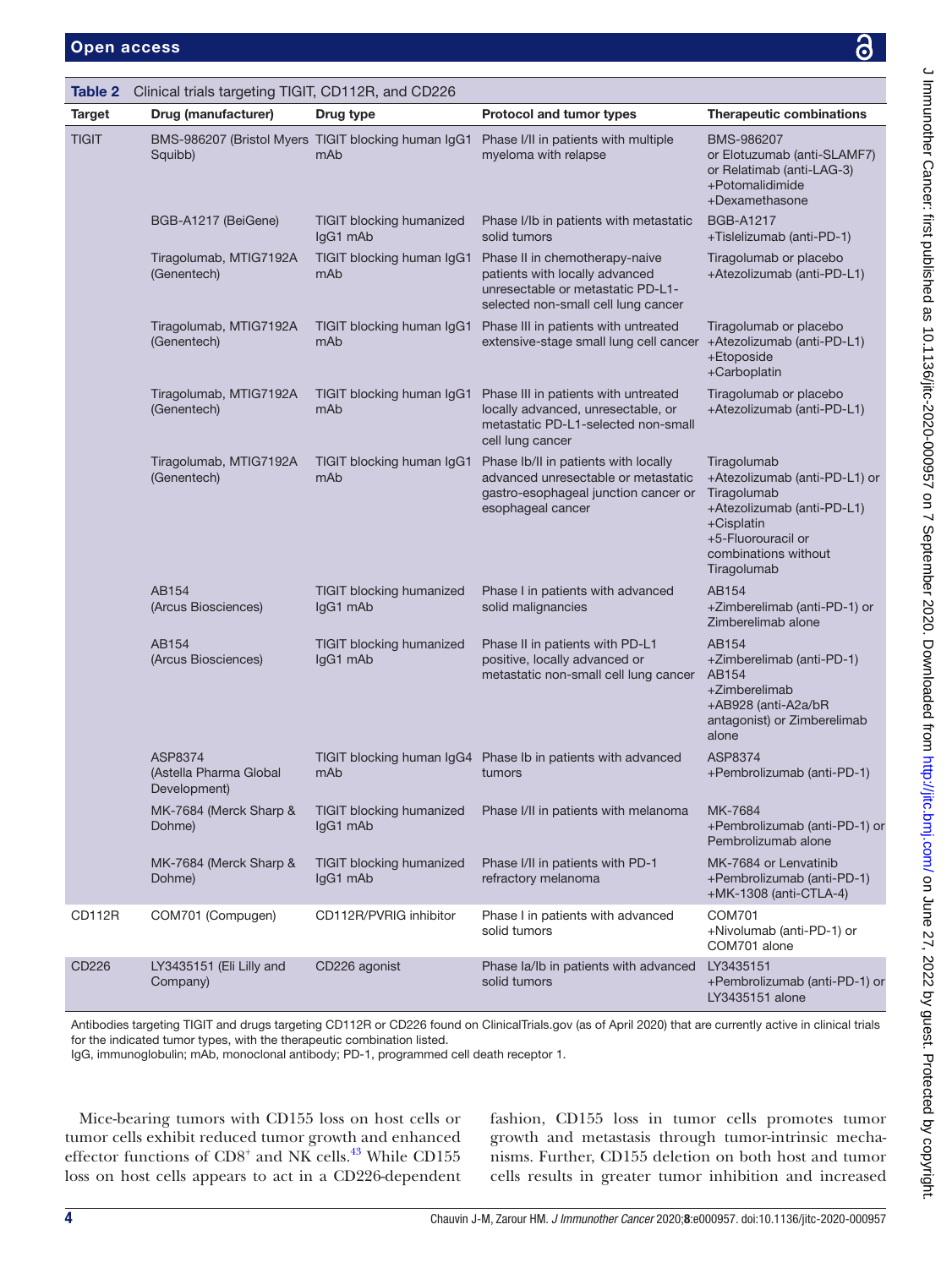effects of ICB. In addition, tumor CD155 expression is associated with increased tumor-infiltrating  $PD-1^+CD8^+T$ cells and resistance to anti-PD-1 immunotherapy in meta-static melanoma.<sup>[44](#page-6-21)</sup> Collectively, these findings suggest that targeting the CD155 pathway with combinatorial ICB (TIGIT and CD96) may improve response to PD-1 blockade.

# TIGIT IN CANCER IMMUNOTHERAPY

Dual PD-1 and TIGIT blockade is a promising combinatorial immunotherapy of cancer. While each single blockade does not significantly impede growth of CT26 tumors in mice, dual TIGIT and PD-1/PD-L1 blockade synergizes to augment proliferation and function of antitumor CD8+ T cells, resulting in protective memory T cells, complete tumor rejection, and prolonged overall survival.<sup>17 45</sup>  $46$ These effects are abrogated on  $CDS<sup>+</sup> T$  cell depletion, supporting a critical role of CD8<sup>+</sup> T cell-mediated tumor reactivity.

Dual PD-1/TIGIT blockade also enhances proliferation and function of tumor antigen-specific  $CDS<sup>3</sup>$  T cells and TILs isolated from patients with melanoma as compared with single blockade.<sup>16 47</sup> Interestingly, dual PD-L1/ TIGIT blockade (atezolizumab/tiragolumab) appears to provide superior clinical benefits as compared with PD-L1 blockade alone as a first-line therapy for patients with PD-L1-positive non-small cell lung cancers, despite similar toxicity profiles.<sup>48</sup> However, these observations need to be confirmed in large randomized clinical trials.

The effects of dual PD-1/TIGIT blockade in mouse tumor models and in vitro are abrogated on CD226 blockade, suggesting that TIGIT blockade acts primarily by tipping CD155-mediated signaling towards CD226 activation.[16 17](#page-6-0) In addition, PD-1 induces SHP2-mediated CD226 dephosphorylation, supporting the need for dual PD-1/TIGIT blockade to promote CD226 signaling. $40$ Along this line, CD8+ TILs downregulate CD226 expression in multiple solid tumors, including melanoma, which may represent a significant obstacle limiting the effects of dual PD-1/TIGIT blockade in patients with cancer.<sup>1649</sup> Membrane-bound CD155 plays a critical role in mediating CD226 downregulation by immune cells in the TME via CD226 internalization and degradation, supporting the role of CD155-mediated immune dysfunction.<sup>22</sup>

In experimental models, TIGIT blockade or TIGIT deletion promotes NK cell-mediated antitumor reactivity in vitro and in vivo.<sup>8 27 30 32 50</sup> Strikingly, one recent study of B16 melanoma and CT26 lung metastasis mouse models suggests that TIGIT blockade alone or in combination with PD-1 blockade acts primarily on NK cells to augment CD8<sup>+</sup> T cell-mediated antitumor responses and impede tumor growth. In these experimental models, NK cell-specific TIGIT deficiency and NK cell depletion compromised the effects of TIGIT blockade. $45$  These findings are at odds with many observations supporting that TIGIT blockade alone fails to significantly augment CD8<sup>+</sup> T cell immunity and promote tumor rejection in wild-type mice transplanted with solid tumors $17\frac{51}{12}$  and in expanding tumor antigen-specific CD8<sup>+</sup> T cell responses<sup>[16](#page-6-0)</sup> as compared with combined dual PD-1/TIGIT blockade. The mechanisms supporting potential helper effects of NK cells on CD8<sup>+</sup> TILs as well as the relevance of these findings to patients with cancer remain elusive. Whether and how NK cells contribute to environmental cues guiding CD8+ T cell priming, maturation, and memory differentiation needs to be thoroughly determined. Interestingly, IL-15 together with TIGIT blockade increases NK cell-mediated melanoma cytotoxicity in vitro and decreases tumor metastasis in mouse melanoma models.<sup>[22](#page-6-4)</sup> These findings support development of novel combinatorial immunotherapy with IL-15 and TIGIT blockade to promote NK cell-mediated destruction of MHC class I-deficient melanoma, which is refractory to CD8<sup>+</sup> T cellmediated immunity.

Besides PD-1 blockade, other ICBs combined with TIGIT blockade also enhance antitumor immune responses. TIGIT blockade has been tested together with ICB targeting IRs outside of the TIGIT network. For example, TIGIT and TIM-3 synergize to suppress anti-tumor immune responses in mice.<sup>[42](#page-6-24)</sup> Adoptive transfer of mixed T cell subsets in subcutaneous B16F10-bearing *Rag<sup>-/-</sup>* mice, including CD8<sup>+</sup> T cells, CD4<sup>+</sup> T cells, and Tregs from wild-type and *Tigit−/−* mice, show that TIGIT depletion in Tregs but not CD8<sup>+</sup> T cells decreases tumor growth. These data suggest that TIGIT can act primarily in Tregs to impede antitumor CD8<sup>+</sup> T cell responses and promote tumor growth. TIGIT<sup>+</sup> Treg-infiltrating tumors upregulate TIM-3, and blocking TIM-3 in *Tigit−/−* mice further decreases tumor size and increases overall survival.<sup>42</sup> Because TIGIT competes with the IRs CD96 and CD112R for binding to its ligands, multiple studies have investigated the immunological and clinical effects of combinatorial therapies targeting PD-1 together with TIGIT and/or other IRs within the TIGIT network, including CD96 and CD112R. TIGIT synergizes with CD96 to inhibit antitumor responses—in tumor-bearing mouse models with lung metastasis, antitumoral effects of CD96 blockade are higher in *Tigit−/−* mice.[52](#page-6-25) CD96 blockade appears more effective in combination with anti-CTLA-4 or anti-PD-1, and its effects depend on NKs, CD226 signaling, and IFN-γ production. Further, TIGIT blockade alone or in combination with PD-1 blockade adds to CD96 blockade to significantly reduce B16 melanoma growth in wild-type and *Cd155−/−* mouse models.[43](#page-6-20) Notably, the role of CD96 as an IR remains controversial because there is also evidence that it can act as a costim-ulatory receptor in CD8<sup>+</sup> T cells.<sup>[53](#page-6-26)</sup> Multiple experimental studies in mice and in vitro suggest that CD112R blockade combined with TIGIT blockade increases antitumor immune responses. CD112R blockade synergizes with TIGIT blockade to enhance human NK cell-triggered antibody-dependent cellular cytotoxicity (ADCC) against breast tumor cell lines in vitro.<sup>50</sup> Dual CD112R/PD-L1 blockade also confers improved outcomes as compared with single blockade in mice with MC38 tumors. $54$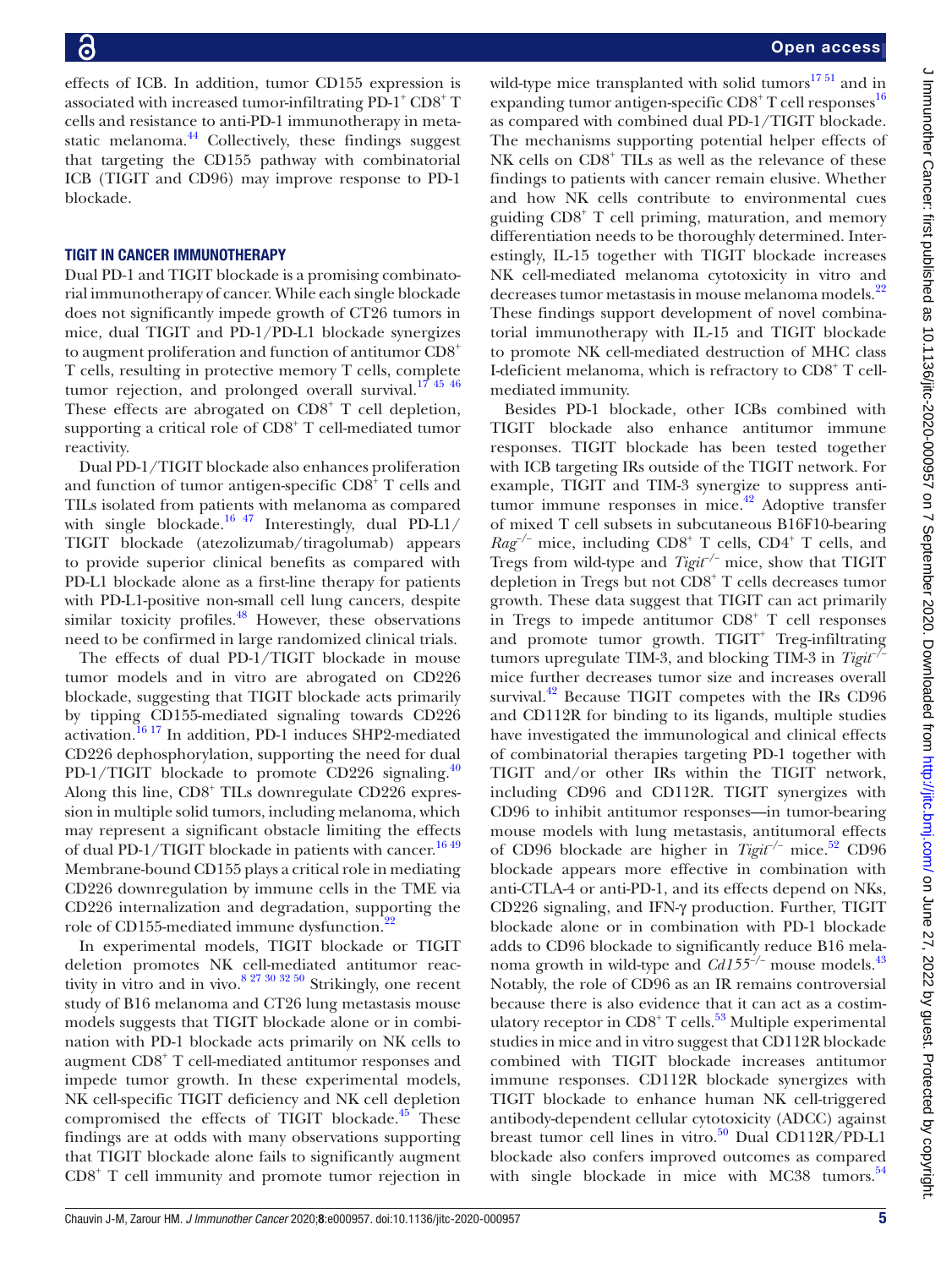Further, CD112R blockade alone or combined with either TIGIT blockade or PD-1 blockade or both increases cytokine production by TILs from ovarian, endometrial, and lung tumors in the presence of allogeneic melanoma cells expressing surface-bound anti-CD3 antibody. [55](#page-6-29) However, the relevance of these findings to human cancer and autologous CD8<sup>+</sup> T cell responses against well-defined tumor antigens remains to be demonstrated.

Multiple studies have suggested that anti-CTLA-4 mAbs act through ADCC-mediated Treg depletion.<sup>56–59</sup> Because Tregs highly express TIGIT in the TME, one wonders whether anti-TIGIT mAbs with Fc-binding capability induce Treg depletion. Interestingly, in mouse tumor models, ICB with Fc variants of anti-TIGIT mAbs shows that selective FcγR coengagement on APCs enhances antigenspecific T cell responses and tumor reactivity without evidence of Treg depletion. $60$  Whether the antitumor effects of anti-TIGIT antibodies in patients with cancer are Fc-dependent remains to be determined. The answer to this critical question may be provided by multiple phase I and II clinical trials [\(table](#page-3-0) 2) that are testing Fc-engineered anti-TIGIT mAbs: IgG1 (MTIG7192/Genentech, MK-7684/Merck, and OP-313M32/Oncomed), inert-Fc IgG1 (BMS-986207/Bristol-Myers Squibb; AB-154/ Arcus), and IgG4 (ASP8374/Potenza/Astellas).

## CONCLUDING REMARKS, CHALLENGES, AND CRITICAL QUESTIONS

TIGIT is a promising target in cancer immunotherapy, particularly in combination with PD-1 blockade. Moving forward with ongoing TIGIT-based clinical trials in patients with cancer, however, we need to address many key questions and challenges. First, what mechanisms drive the effects of TIGIT blockade in patients with cancer? Are these effects primarily mediated by its direct activity in CD8+ T cells, Tregs, or both? Can TIGIT blockade reprogram APCs in the TME to increase T cell priming/ activation? Can these effects be context-dependent and vary according to the disease stage? Can TIGIT blockade mediate NK cell-mediated tumor reactivity against MHC class I-deficient human tumors in vivo, and will this be an opportunity to provide clinical benefits to a subset of PD-1-refractory patients with cancer? And, in addition to dual PD-1/TIGIT blockade, is there any potential synergy/additive effect of CD112R or CD96 blockade as suggested by mouse tumor models and in vitro studies? In this regard, one has to keep in mind that the role of CD96 as an IR remains controversial. $5<sup>3</sup>$  Further, evidence that CD112R blockade can potently enhance autologous human tumor antigen-specific CD8<sup>+</sup> T cells is still missing. The answer to this important question may come from the phase I clinical trial evaluating the effects of one CD112R inhibitor alone or in combination with anti-PD-1 mAbs in patients with advanced solid tumors (NCT03667716, [table](#page-3-0) 2).

In addition, CD226 plays a critical role as a master regulator of dual PD-1/TIGIT blockade. Its downregulation by CD8<sup>+</sup> T cells and NK cells in the TME may represent a major obstacle for the success of dual PD-1/TIGIT blockade in the clinic. Therefore, it appears essential to design novel strategies to augment CD226 expression and signaling or prevent its downregulation in the TME. It is noteworthy that one ongoing clinical trial is testing agonistic anti-CD226 in multiple cancers (NCT04099277, [table](#page-3-0) 2). Because of the role of CD226 in mediating platelet adhesion and activation, however, potential hematological adverse events will need to be monitored carefully.<sup>34</sup> Finally, the many ongoing clinical trials using different Fc-engineered anti-TIGIT mAbs will likely help determine the role of FcγR coengagement in promoting the effects of TIGIT blockade in patients with cancer.

## Contributors J-MC and HMZ wrote the manuscript.

Funding This work was supported by NIH/NCI grants R01CA228181 and R01CA222203 (to HMZ), a research grant by Bristol-Myers Squibb (to HMZ), a cancer vaccine collaborative clinical strategy team grant (to HMZ), NCI grant P50CA121973 (to JMK), and the James W and Frances G McGlothlin Chair in Melanoma Immunotherapy (to HMZ).

Competing interests None declared.

Patient consent for publication Not required.

Provenance and peer review Commissioned; externally peer reviewed.

Open access This is an open access article distributed in accordance with the Creative Commons Attribution Non Commercial (CC BY-NC 4.0) license, which permits others to distribute, remix, adapt, build upon this work non-commercially, and license their derivative works on different terms, provided the original work is properly cited, appropriate credit is given, any changes made indicated, and the use is non-commercial. See <http://creativecommons.org/licenses/by-nc/4.0/>.

#### **REFERENCES**

- <span id="page-5-0"></span>1 Zajac AJ, Blattman JN, Murali-Krishna K, *et al*. Viral immune evasion due to persistence of activated T cells without effector function. *[J](http://dx.doi.org/10.1084/jem.188.12.2205)  [Exp Med](http://dx.doi.org/10.1084/jem.188.12.2205)* 1998;188:2205–13.
- 2 Blackburn SD, Shin H, Haining WN, *et al*. Coregulation of CD8+ T cell exhaustion by multiple inhibitory receptors during chronic viral infection. *[Nat Immunol](http://dx.doi.org/10.1038/ni.1679)* 2009;10:29–37.
- <span id="page-5-1"></span>3 Wolchok JD, Kluger H, Callahan MK, *et al*. Nivolumab plus ipilimumab in advanced melanoma. *[N Engl J Med](http://dx.doi.org/10.1056/NEJMoa1302369)* 2013;369:122–33.
- 4 Zarour HM. Reversing T-cell dysfunction and exhaustion in cancer. *[Clin Cancer Res](http://dx.doi.org/10.1158/1078-0432.CCR-15-1849)* 2016;22:1856–64.
- <span id="page-5-3"></span>5 Topalian SL, Hodi FS, Brahmer JR, *et al*. Five-Year survival and correlates among patients with advanced melanoma, renal cell carcinoma, or Non–Small cell lung cancer treated with nivolumab. *[JAMA Oncol](http://dx.doi.org/10.1001/jamaoncol.2019.2187)* 2019;5. doi:10.1001/jamaoncol.2019.2187. [Epub ahead of print: 25 Jul 2019].
- 6 Hamid O, Robert C, Daud A, *et al*. Five-Year survival outcomes for patients with advanced melanoma treated with pembrolizumab in KEYNOTE-001. *[Ann Oncol](http://dx.doi.org/10.1093/annonc/mdz011)* 2019;30:582–8.
- <span id="page-5-2"></span>7 Boles KS, Vermi W, Facchetti F, *et al*. A novel molecular interaction for the adhesion of follicular CD4 T cells to follicular DC. *[Eur J](http://dx.doi.org/10.1002/eji.200839116)  [Immunol](http://dx.doi.org/10.1002/eji.200839116)* 2009;39:695–703.
- <span id="page-5-4"></span>8 Stanietsky N, Simic H, Arapovic J, *et al*. The interaction of TIGIT with PVR and PVRL2 inhibits human NK cell cytotoxicity. *[Proc Natl Acad](http://dx.doi.org/10.1073/pnas.0903474106)  [Sci U S A](http://dx.doi.org/10.1073/pnas.0903474106)* 2009;106:17858–63.
- <span id="page-5-6"></span>Yu X, Harden K, Gonzalez LC, et al. The surface protein TIGIT suppresses T cell activation by promoting the generation of mature immunoregulatory dendritic cells. *[Nat Immunol](http://dx.doi.org/10.1038/ni.1674)* 2009;10:48–57.
- <span id="page-5-5"></span>10 Levin SD, Taft DW, Brandt CS, *et al*. Vstm3 is a member of the CD28 family and an important modulator of T-cell function. *[Eur J Immunol](http://dx.doi.org/10.1002/eji.201041136)* 2011;41:902–15.
- 11 Bottino C, Castriconi R, Pende D, *et al*. Identification of PVR (CD155) and nectin-2 (CD112) as cell surface ligands for the human DNAM-1 (CD226) activating molecule. *[J Exp Med](http://dx.doi.org/10.1084/jem.20030788)* 2003;198:557–67.
- 12 Seth S, Maier MK, Qiu Q, *et al*. The murine pan T cell marker CD96 is an adhesion receptor for CD155 and nectin-1. *[Biochem Biophys Res](http://dx.doi.org/10.1016/j.bbrc.2007.10.102)  [Commun](http://dx.doi.org/10.1016/j.bbrc.2007.10.102)* 2007;364:959–65.